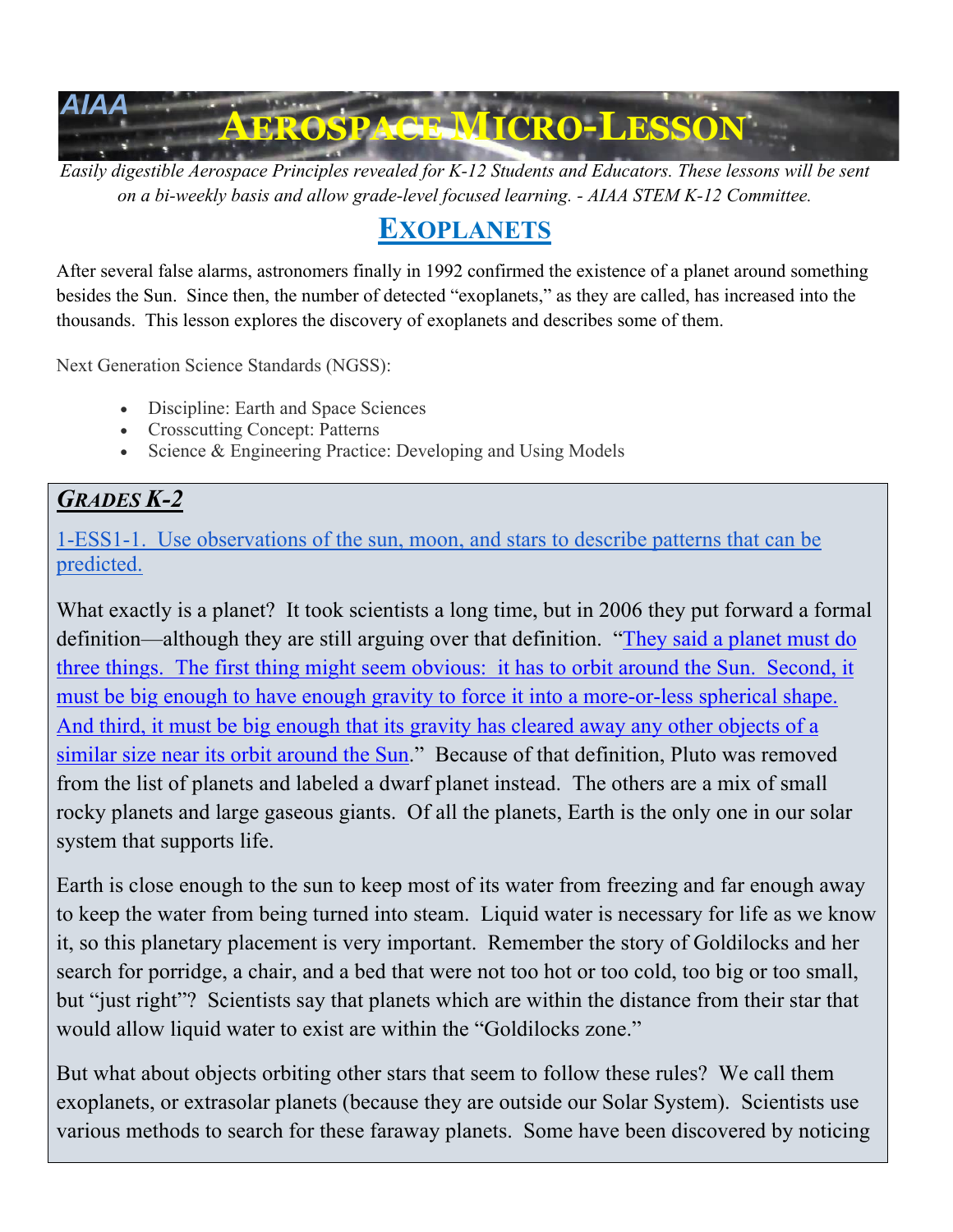## *GRADES K-2 (CONTINUED)*

that a star has a wobble because of a large planet in orbit around it (just as you would wobble if you spun around while holding something heavy out arm's length), while others have been found because of their shadow showing up against the light of their star as they pass in front of it. It is believed that these exoplanets also have either a small rocky form or a large gaseous composition, although there may be other types of exoplanet as well. Those who are searching for these faraway planets are also looking to see if any of them are lucky enough to be within the "Goldilocks zone" of their own star, and therefore might also support life.

The European Space Agency's web site has a page with information for children about exoplanets. NASA's Space Plane site also has a page with information about exoplanets for young astronomers and another page with specific details about the search for them. Idaho Public Television also has an excellent page for children about exoplanets.

## *GRADES 3-5*

5-ESS1-1. Support an argument that differences in the apparent brightness of the sun compared to other stars is due to their relative distances from the Earth.

With literally thousands of exoplanets now being known—or at least strongly hinted at astronomers have started to sort them into various types. (There is more than one way of classifying exoplanets, though. Astronomers have not yet settled on a single system.) Not surprisingly, they have used the planets in the Solar System as starting points for their sorting. The first exoplanet to be discovered, in 1992, was a "pulsar planet" with the very prosaic name of " $HD 114762 b$ ." A "pulsar planet" does not orbit a real star like the Sun; it orbits something called a "pulsar" which is what some stars turn into when they die. This surprised astronomers because they thought that the process of a star "dying"—running out of hydrogen to fuse into helium (stars aren't really alive the way people are)—should make such a disturbance in its neighborhood that it would destroy any neighboring planets.

Three years after discovering the first confirmed exoplanet, astronomers announced that they had found a planet orbiting an actual star. This one is called "51 Pegasi b" because it orbits the star "51 Pegasi." This planet also surprised astronomers: they calculated that it is about as large as our planet Jupiter but that it is so close to its star that it goes around it in only four days, in contrast to Jupiter's 12-year orbit around the Sun. Astronomers call this kind of exoplanet a "hot Jupiter" because it is about the same size and mass as Jupiter but so close to its star that it is very hot.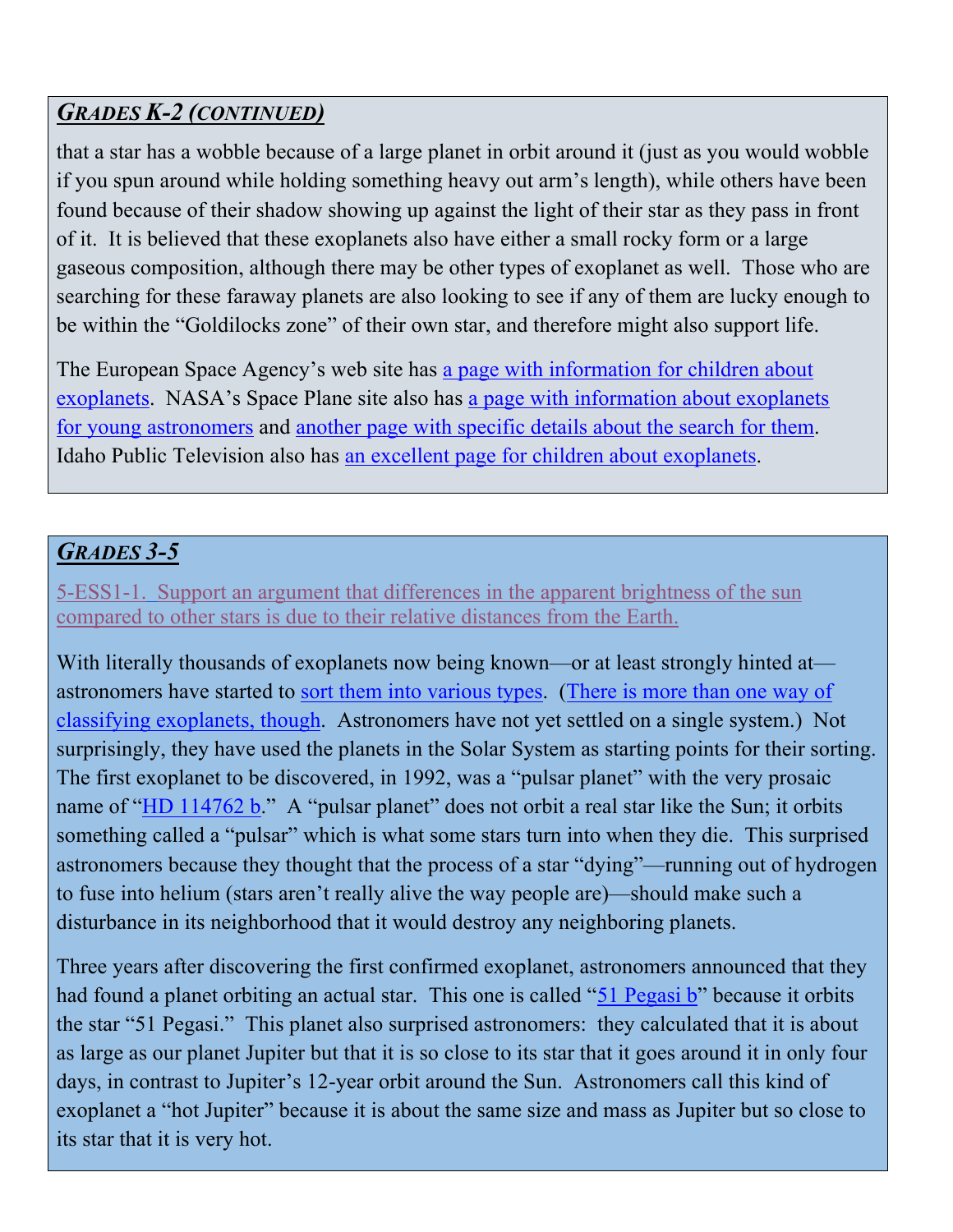#### *GRADES 3-5 (CONTINUED)*

A year after the discovery of 51 Pegasi b, a team of astronomers announced the discovery of a Jupiter-sized exoplanet which they called "47 Ursae Majoris b" orbiting its star once every three of Earth's years. This was the first discovery of an exoplanet orbiting a star at a distance comparable to the Solar System's planetary distances. For once, astronomers were not surprised at it; here was an exoplanet that is similar to a Solar System planet.

The ways of sorting exoplanets into different types depend on their sizes, what they orbit, and what they are made of. Naturally with these different schemes, a single exoplanet can fall into more than one group, although at this point very few (if any) have. An exoplanet can be Jupiter-sized, Neptune-sized, or Earth-sized (not exactly those sizes, but in the range). It can orbit a pulsar, a star, or nothing at all. It can be made mostly of gas, of ice, of rock, of liquid water, or of something else entirely. And it can be so close to its star that it orbits in a few days, or farther out so that it orbits in some months, or even farther out so that it takes many of our years to finish an orbit.

One burning question that people have about exoplanets is whether any of them have life on them. At this point, nobody really knows. Most exoplanets have not been seen directly but have been detected by their effects on other things, giving us no way at all to determine whether or not they can support life. And even if an exoplanet can support life, that is no guarantee that it does. Right now we have only a single example—the Earth—of a planet that supports life. We do not know whether this sort of thing is common, unusual, or unique.

#### *GRADES 6-8*

MS-ESS1-2. Develop and use a model to describe the role of gravity in the motions within galaxies and the solar system.

A writer once said, "Space is big. You just won't believe how vastly, hugely, mindbogglingly big it is. I mean, you may think it's a long way down the road to the chemist's, but that's just peanuts to space." Ancient peoples, not having any way to know better, considered the Earth to be the only place with solid ground and looked at the planets as wandering lights in the night sky. (In fact, the word "planet" comes from the Greek word "planets," meaning "wanderer.") Two thousand years ago, Greek astronomers established that the Earth has the shape of a sphere and that its size—which they had measured some centuries earlier—was negligible relative to the distances to the heavens. (Another web page which discusses the measurement of the Earth's diameter is here.)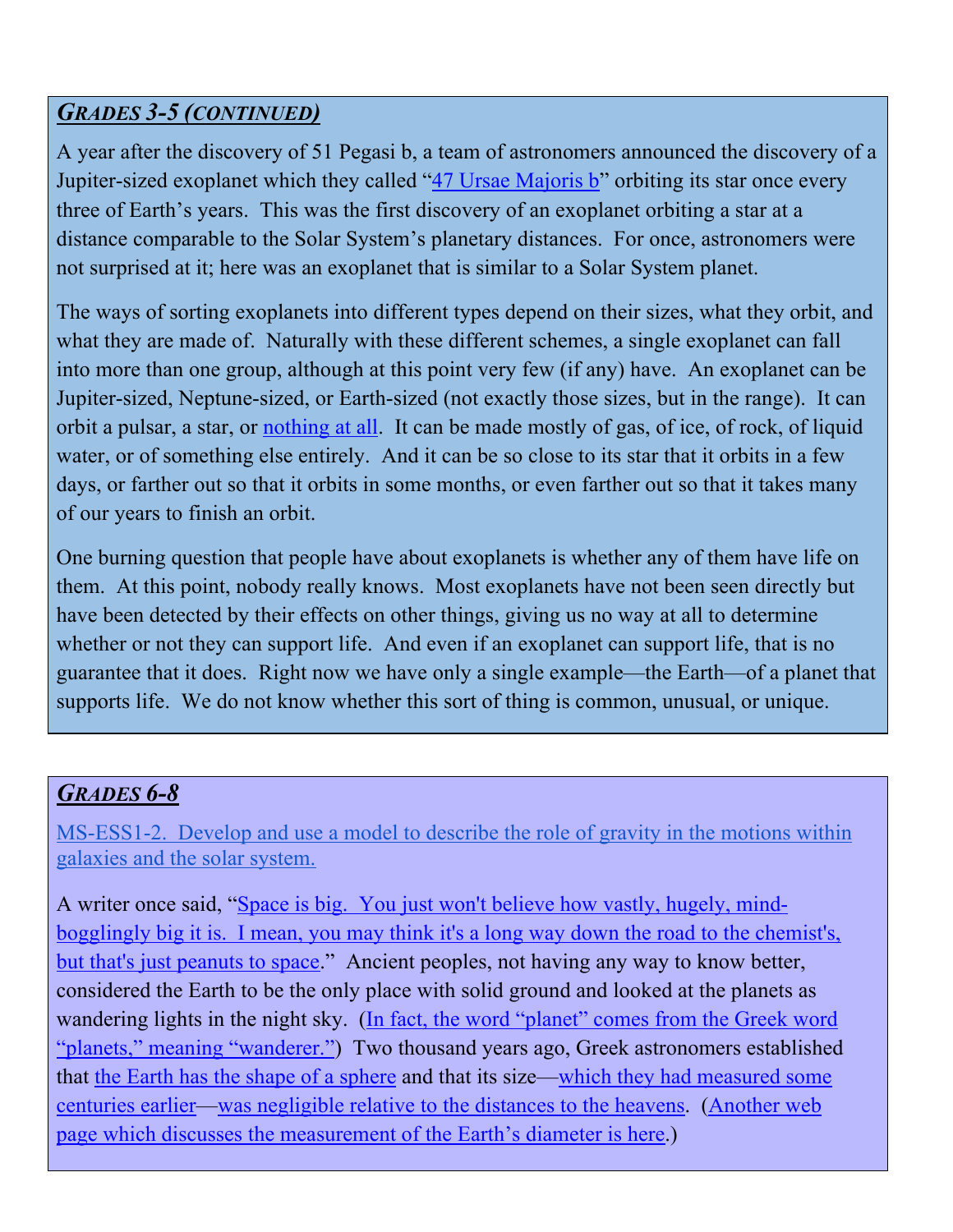## *GRADES 6-8 (CONTINUED)*

Sixteen hundred years later, with the invention of the telescope, astronomers were able to see more details on the planets. Seeing Venus show phases much as the Moon does gave them a three-dimensional perspective, showing Venus' position relative to the Sun as well as to the Earth. Seeing satellites orbiting Jupiter gave them an idea that the Earth was not unique in having a moon while Saturn's ring—first misidentified as adjacent bodies and then as arms or handles—showed that the planets could be quite different from the Earth. As decades turned into centuries, scientists became comfortable with the idea that the Earth was just one of several planets—and a host of smaller bodies such as asteroids and comets—orbiting the Sun.

As astronomy advanced further, scientists also realized that the stars in the sky are similar to the Sun but their great distance makes them appear as points of light. With this realization, the question naturally came up: do the stars have planets just as the Sun does? Astronomers quickly realized that between the vast differences in brightness between a star and its planets and the limitations of their telescopes, seeing a planet orbiting another star would be well-nigh impossible.

But one does not need to see something in order to be able to conclude that it is there. There are at least four ways to detect a planet circling a distant star without seeing it directly. Two of them, detecting the "wobble" of the star's radial velocity and seeing a drop in brightness as the planet passes in front of the star, are probably intuitive enough for middle-school students to understand. (Detecting radial velocity from the Doppler shift can be demonstrated by listening to a siren of a fire truck or ambulance as it approaches and recedes. There is also a rather nifty classroom demonstration here.) Using these and other indirect methods, astronomers have found almost 4,000 planets circling stars other than our own.

## *GRADES 9-12*

HS-ESS1-3. Communicate scientific ideas about the way stars, over their life cycle, produce elements.

The existence of exoplanets raises several philosophical questions. Leaving aside the obvious ones about whether life exists elsewhere in the Universe—let alone intelligent life—let us consider a more basic one. Are exoplanets real?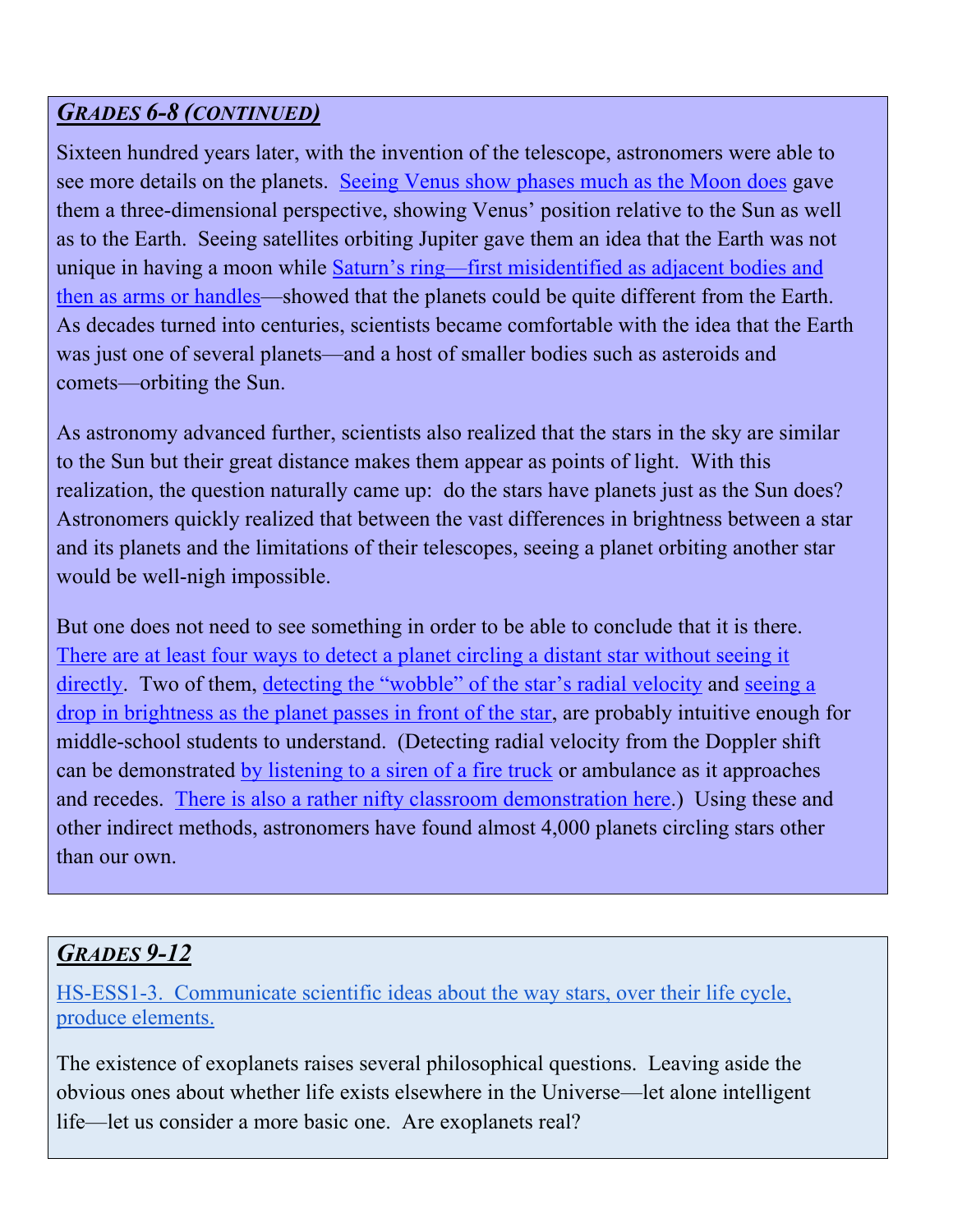## *GRADES 9-12 (CONTINUED)*

This question has much history. Science, when properly understood, involves observing the physical universe, forming hypotheses to fit the observations into categories, and then making more observations as guided by the hypotheses. One philosopher of science observed that "theories are like scalpels, to be used while they are sharp and discarded when they become dull." History is littered with old theories, things that scientists used to believe were real but which turned out not to be. Phlogiston, caloric, Planet Vulcan, and the luminiferous ether, are all things or substances that scientists widely accepted but which we now "know" do not exist. The debate over whether atoms and molecules really existed raged well into the twentieth century; Albert Einstein's explanation of Brownian motion was the first direct evidence that they actually existed rather than being a convenient mathematical construction.

With this in mind, what is the evidence that exoplanets are Real with a capital R? NASA lists five different ways to sense an exoplanet: sensing a regular variation in a star's radial velocity component, watching a star dim in a very specific way, actually taking a photograph of the planet next to the star, watching the brightness of a background star increase in another very specific way as the exoplanet passes in front of it, and watching the star wobble from side to side in a regular fashion. Only one of these ways involves actually detecting an exoplanet—and this method accounts for only about one percent of the exoplanets that NASA claims have been discovered. The other 99 percent of exoplanets have not been discovered, per se; their existence has been inferred as the most logical explanation of an observation of something else.

The knowledge of the average person with respect to the existence of exoplanets is even more tenuous. Except for a very few astronomers and analysts of astronomical data, nobody has directly seen any of the evidence for exoplanets. We have only seen data interpreted and published by those with direct access to it and repeated by others. In essence, the average person's "knowledge" of exoplanets depends entirely on faith in what scientists are telling him. This is not a reason to deny that exoplanets exist; it is simply a reminder of how things are. This article describes the discoveries, retractions, and confirmations of various putative exoplanet discoveries.

There are two useful criteria for deciding whether a scientific object is real or whether it simply a mathematical convenience. The first is that there is a general consensus among scientists about it. This is not foolproof—just over a century ago, there was strong scientific consensus that the luminiferous ether was real—but it is a pretty good guide. The